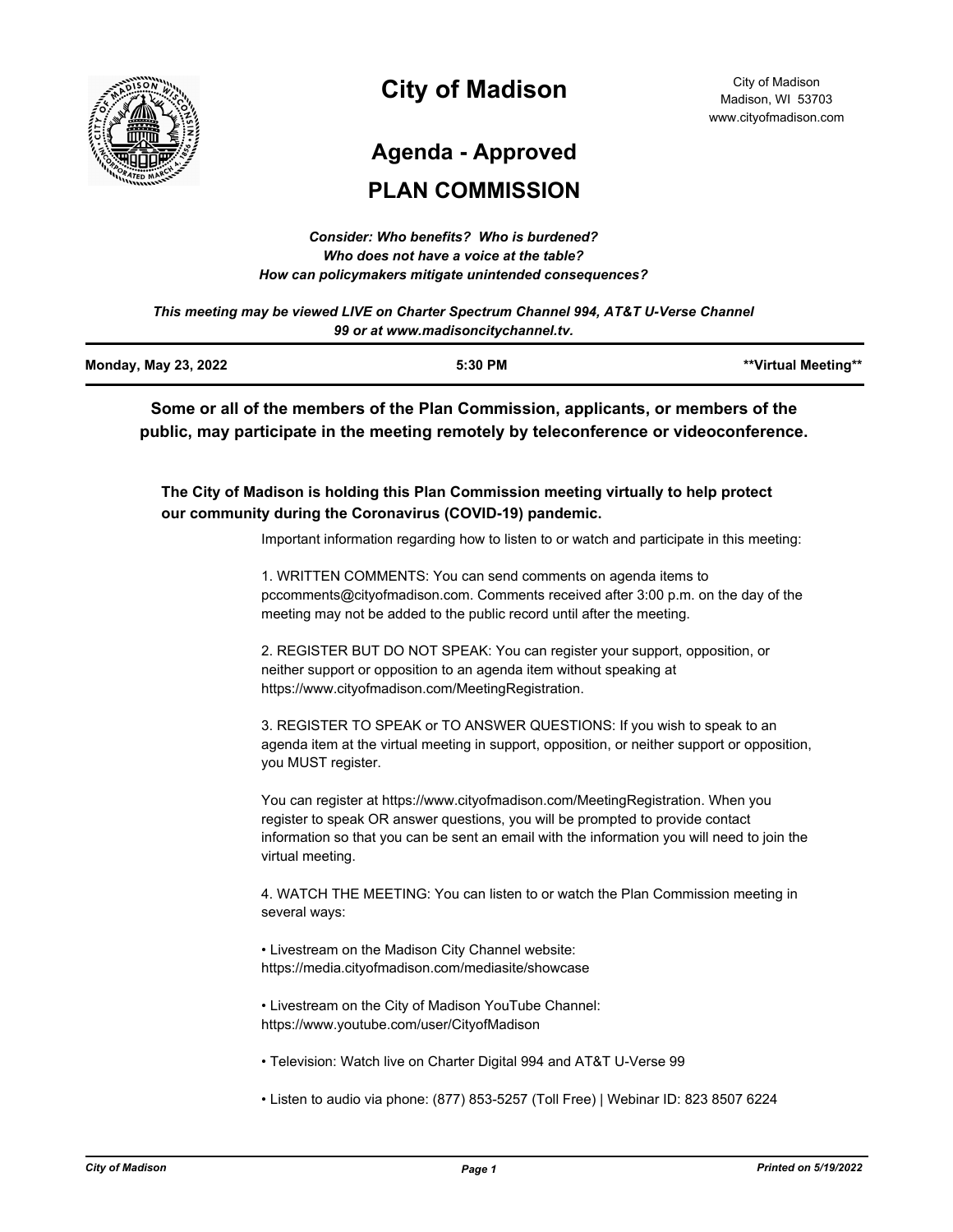#### **\*\*Note\*\* Quorum of the Common Council may be in attendance at this meeting.**

If you need an interpreter, translator, materials in alternate formats or other accommodations to access this service, activity or program, please call the phone number below immediately.

Si necesita un intérprete, un traductor, materiales en formatos alternativos u otros arreglos para acceder a este servicio, actividad o programa, comuníquese inmediatamente al número de teléfono que figura a continuación.

Yog tias koj xav tau ib tug neeg txhais lus, ib tug neeg txhais ntawv, cov ntaub ntawv ua lwm yam los sis lwm cov kev pab kom siv tau qhov kev pab, kev ua num los sis kev pab cuam no, thov hu rau tus xov tooj hauv qab no tam sim no.

Please contact the Department of Planning and Community & Economic Development at (608) 266-4635.

# **CALL TO ORDER/ROLL CALL**

# **PUBLIC COMMENT**

**1. [60306](http://madison.legistar.com/gateway.aspx?m=l&id=/matter.aspx?key=71173)** Plan Commission Public Comment Period

## **COMMUNICATIONS, DISCLOSURES AND RECUSALS**

Members of the body should make any required disclosures or recusals under the City's Ethics Code.

### **MINUTES OF THE MAY 9, 2022 REGULAR MEETING**

https://madison.legistar.com/View.ashx? M=M&ID=900205&GUID=0116012E-6252-48C2-B560-9FE0B8008547

# **SCHEDULE OF MEETINGS**

Regular Meetings: - Monday, June 13, 27 and July 11, 25, 2022

Special Working Session/Meeting: - Thursday, June 23, 2022 at 5:00 p.m.

# **AGENDA NOTE**

Note: Hearing items may be called at any time after the beginning of the meeting. Those wishing to speak on an item must register with the Secretary. The Plan Commission uses a consent agenda, which means that the Commission can consider any item where there are no registrants wishing to speak in opposition regardless of its placement on the agenda.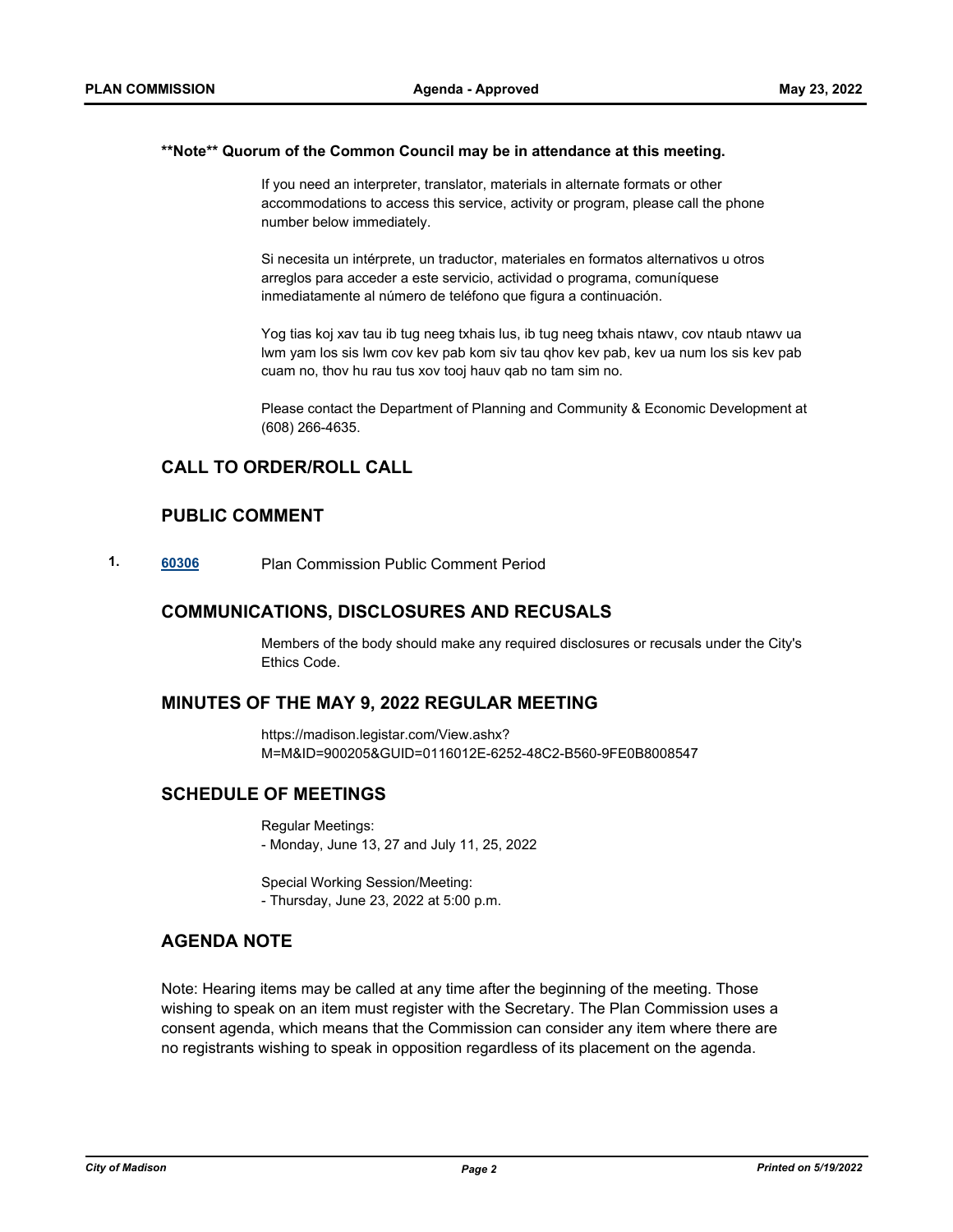# **SPECIAL ITEMS OF BUSINESS**

**- Election of Plan Commission Chair and Vice-Chair**

## **- Plan Commission Appointments to the Transportation Policy and Planning Board and Joint Campus Area Committee**

## **ROUTINE BUSINESS**

The following items listed in this section of the agenda are referred to the Plan Commission pursuant to Section 62.23 of Wisconsin Statutes and Section 16.01 of Madison General Ordinances, which generally require that:

• The Common Council shall refer any question concerning the location and architectural design of any public building; the location of any statue or other memorial; the location, extension, widening, enlargement, ornamentation, and parking of any street, parkway, boulevard, park, playground, or other memorial or public grounds within the City to the Plan Commission for its consideration and report before final action is taken thereon by the Council.

• The Common Council shall refer any question concerning the location of any public building and the location, extension or widening of any street, park or other public grounds within the City to the Plan Commission for its consideration and report regarding consistency with the City's comprehensive plan before final action is taken.

• The City, acting through the Plan Commission or otherwise, may acquire by gift, purchase or condemnation any lands within or without its corporate limits for establishing, laying out, widening, enlarging, extending and maintaining memorial grounds, streets, squares, parkways, boulevards, parks, playgrounds, sites for public buildings, and reservations in and about and along and leading to any or all of the same and after the establishment, layout and completion of such improvements, may convey any such real estate thus acquired and not necessary for such improvements, with reservations concerning the future use and occupation of such real estate, so as to protect such public works and improvements and their environs, and to preserve the view, appearance, light, air and usefulness of such public works, and to promote the public health and welfare.

- **2. [71224](http://madison.legistar.com/gateway.aspx?m=l&id=/matter.aspx?key=83165)** Determining a Public Purpose and Necessity and adopting Transportation Project Plat Numbers 12777-1 - 4.01 through 12777-1 - 4.11, and also Numbers 12777-2 - 4.01 through 12777-2 - 4.15, for the required acquisitions per the Plats of Land Interests for the East-West Bus Rapid Transit project. Located in the City of Madison, and also within part of the Village of Shorewood. (1st, 3rd, 5th, 6th, 8th, 11th, 12th, 15th and 17th AD's)
- **3. [71235](http://madison.legistar.com/gateway.aspx?m=l&id=/matter.aspx?key=83176)** Authorizing the City's execution of a lease with Curtis J. Martin, allowing for the use of a portion of the City-owned transportation corridor parcel located at 251 Jackson Street. (15th AD)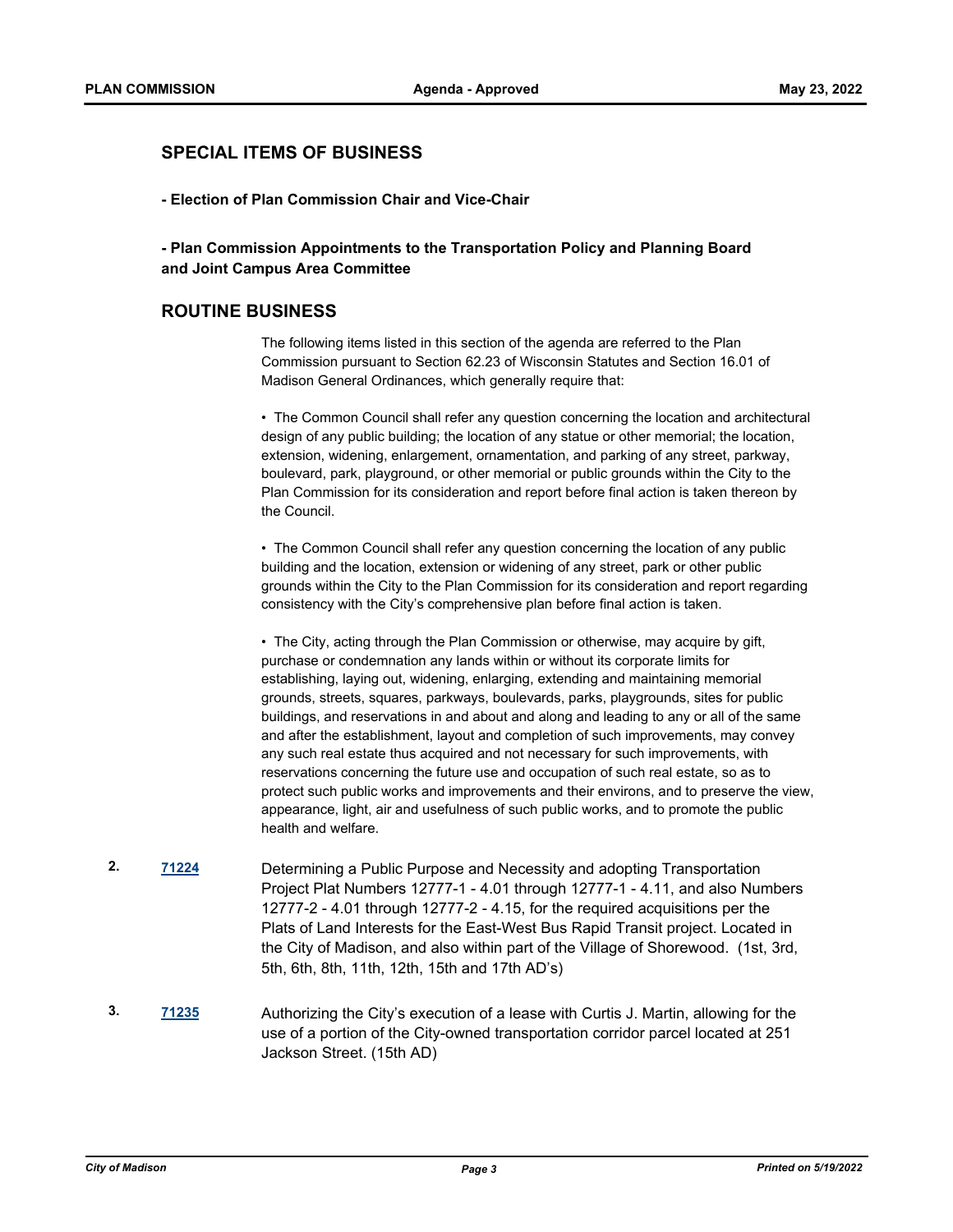## **PUBLIC HEARINGS**

## **Urban Design District Amendment**

**4. [70648](http://madison.legistar.com/gateway.aspx?m=l&id=/matter.aspx?key=82679)** Amending MGO 33.24(15)(c) Map of Urban Design District 8.

#### **Zoning Text Amendments**

- **5. [70805](http://madison.legistar.com/gateway.aspx?m=l&id=/matter.aspx?key=82814)** Amending Table 28C-1 to Create a Column Multi-Family Dwelling (37-60) Units, and amending tables in 28.051.
- **6. [71082](http://madison.legistar.com/gateway.aspx?m=l&id=/matter.aspx?key=83039)** Repealing MGO Sec. 28.182(5)(c) ("Protest Petition") and amending MGO Sec. 28.182(5)(b) to include a two-thirds (2/3) favorable vote by Common Council to pass zoning map amendments.

#### **Conditional Use Requests, Demolition Permits & Related Requests**

Note: Items 7-9 are related and should be considered together

- **7. [70539](http://madison.legistar.com/gateway.aspx?m=l&id=/matter.aspx?key=82585)** 519-547 W Washington Avenue; 4th Ald. Dist.: Consideration of a demolition permit to allow demolition of nine multi-family residences.
- **8. [70540](http://madison.legistar.com/gateway.aspx?m=l&id=/matter.aspx?key=82586)** 519-547 W Washington Avenue; 4th Ald. Dist.: Consideration of a conditional use in the Downtown Residential 2 (DR2) District for a multi-family dwelling with greater than eight units, and consideration of a conditional use to construct two additional stories in Area C of the "Additional Heights Area Map" in MGO Section 28.071(2)(b), to allow construction of a six-story, 140-unit apartment building.
- **9. [70560](http://madison.legistar.com/gateway.aspx?m=l&id=/matter.aspx?key=82599)** Approving a Certified Survey Map of property owned by Virtue, LLC and John and Christine Aufderharr located at 519-547 W Washington Avenue; 4th Ald. Dist.
- **10. [70551](http://madison.legistar.com/gateway.aspx?m=l&id=/matter.aspx?key=82590)** 1802 Pankratz Street; 12th Ald. Dist.; Urban Design Dist. 4: Consideration of a major alteration to an approved conditional use in the Suburban Employment (SE) District for a school, public or private; and consideration of a conditional use pursuant to Section 28.141(6) of the Zoning Code to allow automobile parking exceeding the maximum allowed for the proposed use, all to allow construction of an addition to a charter school.
- **11. [70749](http://madison.legistar.com/gateway.aspx?m=l&id=/matter.aspx?key=82763)** 3706 S. Dutch Mill Road; 16th Ald. Dist.: Consideration of a demolition permit for a previously demolished industrial building.

Note: Items 12-14 are related and should be considered together

**12. [70922](http://madison.legistar.com/gateway.aspx?m=l&id=/matter.aspx?key=82910)** 609 E Dayton Street and 616 E Mifflin Street; 6th Ald. Dist.: Consideration of a demolition permit to demolish two commercial buildings.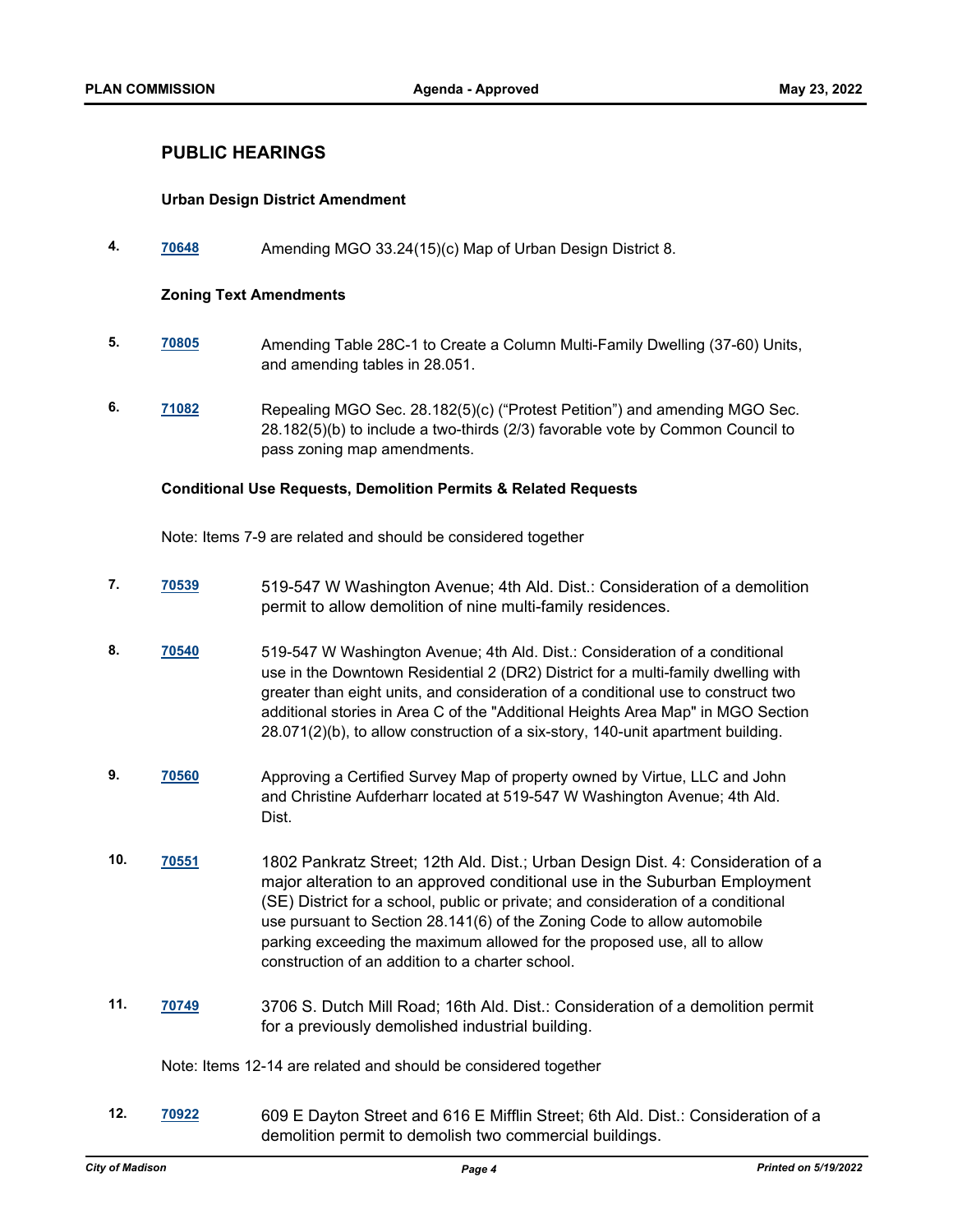| <u>70923</u> | 609 E Dayton Street and 616 E Mifflin Street: Consideration of a conditional use |
|--------------|----------------------------------------------------------------------------------|
|              | in the Traditional Employment (TE) District for a hotel; and consideration of a  |
|              | conditional use for a restaurant-tavern, to allow construction of a three-story, |
|              | 55-room hotel with 1,450 square-foot cafe.                                       |
|              |                                                                                  |

- **14. [70958](http://madison.legistar.com/gateway.aspx?m=l&id=/matter.aspx?key=82941)** Approving a Certified Survey Map of property owned by Mifflin Dayton, LLC/ McGrath Property Group, LLC located at 609 E Dayton Street and 616 E Mifflin Street; 6th Ald. Dist.
- **15. [70924](http://madison.legistar.com/gateway.aspx?m=l&id=/matter.aspx?key=82912)** 2303 W Beltline Highway; 10th Ald. Dist.: Consideration of a demolition permit to allow demolition of an auto sales building.
- **16. [70925](http://madison.legistar.com/gateway.aspx?m=l&id=/matter.aspx?key=82913)** 2310 Crossroads Drive; 17th Ald. Dist.: Consideration of a conditional use in the Suburban Employment (SE) District for a university.
- **17. [70926](http://madison.legistar.com/gateway.aspx?m=l&id=/matter.aspx?key=82914)** 2425 S Stoughton Road; 16th Ald. Dist.: Consideration of a conditional use in the Suburban Employment (SE) District for an auto repair business.

Note: Item 18 should be referred to June 27, 2022 pending consideration of a variance for the project by the Zoning Board of Appeals

**18. [70928](http://madison.legistar.com/gateway.aspx?m=l&id=/matter.aspx?key=82916)** 5158 Spring Court; 19th Ald. Dist.: Consideration of a conditional use to construct an accessory building on a lakefront parcel

# **BUSINESS BY MEMBERS**

# **SECRETARY'S REPORT**

#### **- Recent Common Council Actions**

- 2165 Linden Avenue - Rezoning to PD(GDP-SIP) and CSM Referral to construct, three-story, 32-unit apartment building on one lot - Adopted on May 10, 2022 subject to Plan Commission recommendation

- Amend Section 28.022(3)(c) to Update City Floodplain Maps - Adopted on May 10, 2022 subject to Plan Commission recommendation

- Amend Sec. 28.151 Supplemental Regulations for "Nightclub," "Restaurant-Nightclub" and "Restaurant-Tavern", etc. - Adopted on May 10, 2022 subject to Plan Commission recommendation

- 119 E Olin Avenue - Rezoning to PR for Water Utility offices - Adopted on May 10, 2022 subject to Plan Commission recommendation

- 3262 High Point Road - Attachment from Town of Middleton and Rezoning to SR-C1 - Adopted on May 10, 2022 subject to Plan Commission recommendation

- 3734 Speedway Road - Upheld Plan Commission's March 21, 2022 conditional use approval for mixed-use building on May 10, 2022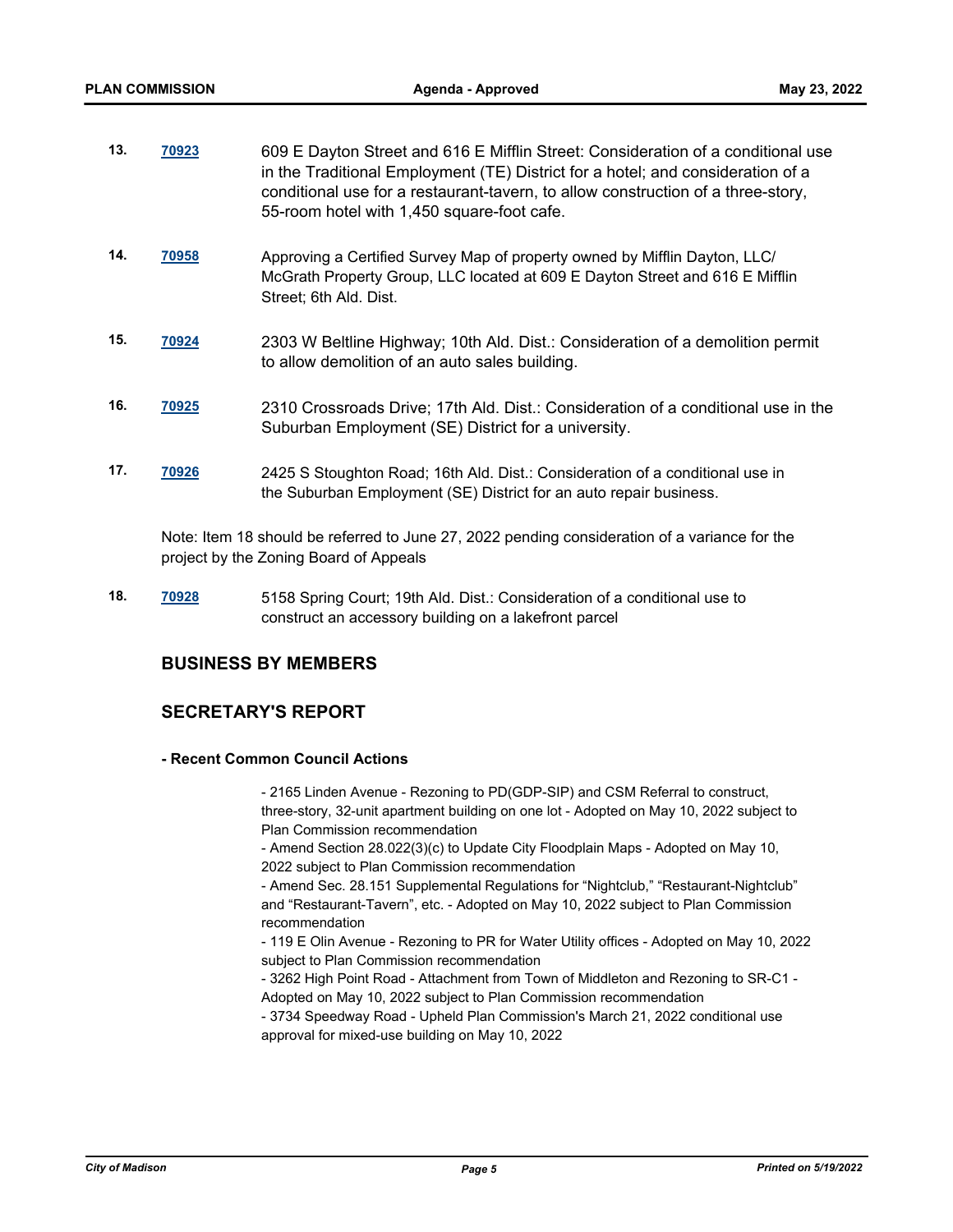#### **- Upcoming Matters – June 13, 2022**

- Incorporating Health & Safety Goals, Strategies, and Actions into the City's Performance Excellence Framework

- 2007 Roth St., 1810 & 1834 Commercial Ave., et al - IL and IG to CN, RMX and TR-U2 consistent with recommendations in Oscar Mayer Special Area Plan (Alternate and Substitute versions to be considered)

- Amend Official Map to map reservation for Ruskin Street/Huxley Street and Roth Street to Packers Avenue connections (Revised/ alternate alignment to be considered) - 222-230 Merry Street - TR-U2 to TR-U1 to rezone parcels consistent with

Comprehensive Plan land use recommendations

- 222-232 E Olin Avenue - SE to TE, Demolition Permit, Conditional Use, and CSM Referral - Demolish restaurant-tavern to construct 12-story mixed-use building with approximately 13,500 sq. ft. of commercial space and 192 apartments, with a two-story restaurant-tavern to remain; with CSM to create two lots for project

- 3900-3920 Monona Drive & 109 Cottage Grove Road - NMX to TSS, Demolition Permit, Conditional Use, and CSM Referral - Demolish four commercial buildings to construct five-story mixed-use building with approximately 6,400 sq. ft. of commercial space, two vehicle access sales and service windows, and 69 apartments on one lot

- Zoning Text Amendment to repeal MGO Section 28.105, Neighborhood Conservation Overlay Districts

- 705 Woodward Drive - Conditional Use - Construct accessory building on lakefront parcel

- 6067 Gemini Drive & 5909 Sharpsburg Drive - Alteration to PD(SIP) and Conditional Use- Approve an outdoor eating area for a restaurant-nightclub (coffee shop) in a multi-tenant commercial building

- 3010 Gregory Street - Demolition Permit - Demolish single-family residence

#### **- Upcoming Matters – June 27, 2022**

- Authorizing the Planning Division's shift to a Planning Framework with 13 higher level Area Plans

- 802-826 Regent Street - Demolition Permit, Conditional Use, and Certified Survey Map Referral - Demolish two commercial buildings, one church, and two residences to construct ten-story mixed-use building with approximately 3,000 sq. ft. of commercial space and 178 apartments on one lot

- 2101-2115 East Springs Drive - Conditional Use and Certified Survey Map Referral - Construct residential building complex with 463 apartments in four buildings

- 4301 East Towne Boulevard - Conditional Use Alteration - Construct second lane for restaurant vehicle access sales and service window

- 131 W Wilson Street - Demolition Permit - Demolish X-story commercial building

- 917 Deming Way - Demolition Permit - Demolish street-facing wall of office building to allow addition

- 222 W Gorham Street - Conditional Use - Construct outdoor eating area for a restaurant-nightclub

The Plan Commission may preview these projects online at https://www.cityofmadison.com/dpced/planning/current-projects/1599/.

Projects are generally grouped by Plan Commission date. The information on the Current Projects pages may be different than the information in the Plan Commission materials for the meeting when a particular item will be considered.